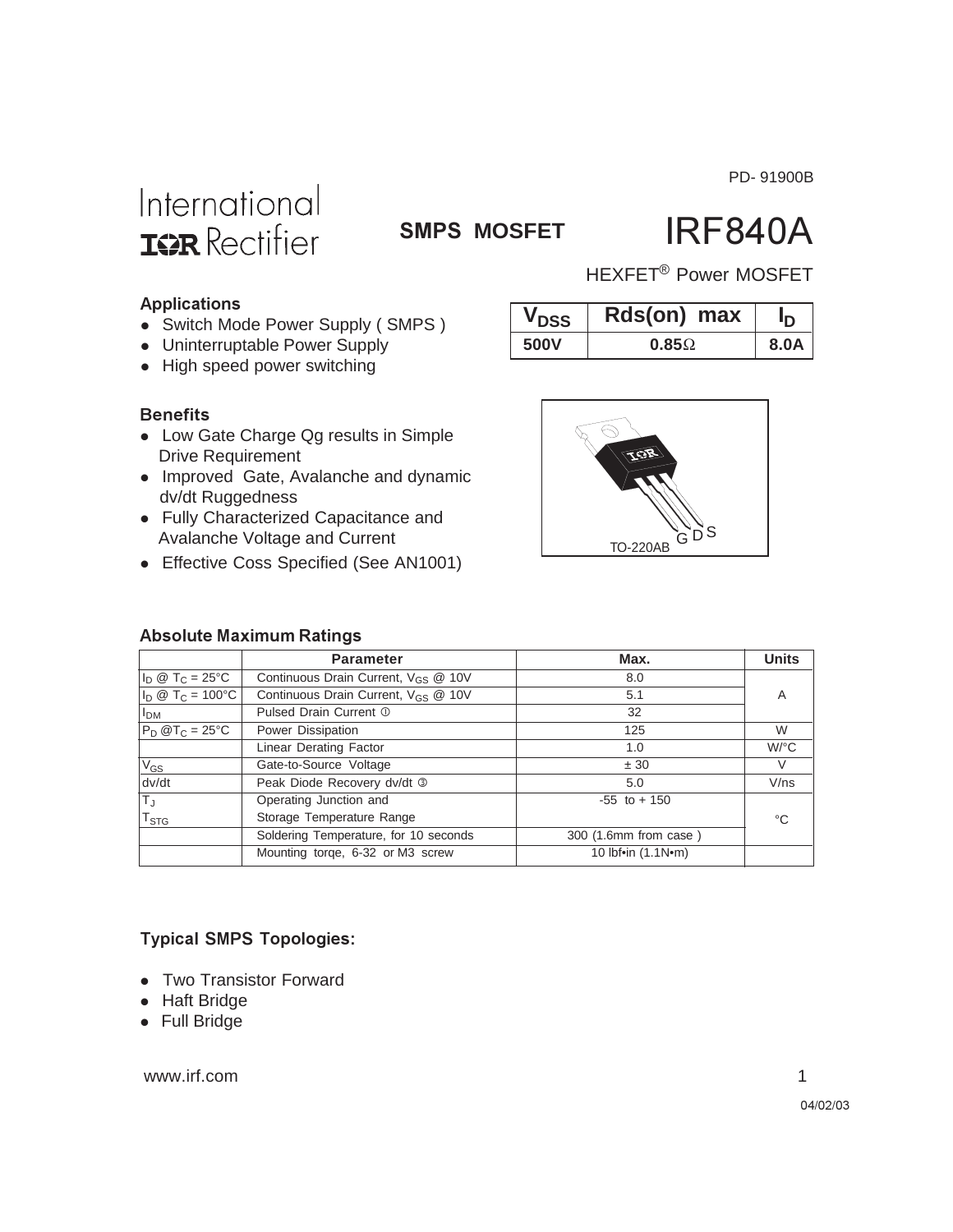### International **IGR** Rectifier

### Static @ T<sub>J</sub> = 25°C (unless otherwise specified)

|                         | <b>Parameter</b>                                                           |     |      | Min. $ $ Typ. $ $ Max. $ $ | Units                | <b>Conditions</b>                                |
|-------------------------|----------------------------------------------------------------------------|-----|------|----------------------------|----------------------|--------------------------------------------------|
| $V_{(BR)DSS}$           | Drain-to-Source Breakdown Voltage                                          | 500 |      |                            | V                    | $V_{GS} = 0V$ , $I_D = 250 \mu A$                |
|                         | ∆V <sub>(BR)DSS</sub> /∆T <sub>J</sub> Breakdown Voltage Temp. Coefficient |     | 0.58 |                            | $V$ <sup>o</sup> $d$ | Reference to $25^{\circ}$ C, $I_D = 1 \text{mA}$ |
| $R_{DS(on)}$            | Static Drain-to-Source On-Resistance                                       |     |      | 0.85                       | Ω                    | $V_{GS} = 10V$ , $I_D = 4.8A$ 4                  |
| $V_{GS(th)}$            | Gate Threshold Voltage                                                     | 2.0 |      | 4.0                        | V                    | $V_{DS} = V_{GS}$ , $I_D = 250 \mu A$            |
| <b>I</b> <sub>DSS</sub> | Drain-to-Source Leakage Current                                            |     |      | 25                         | μA                   | $V_{DS} = 500V$ , $V_{GS} = 0V$                  |
|                         |                                                                            |     |      | 250                        |                      | $V_{DS} = 400V$ , $V_{GS} = 0V$ , $T_J = 125$ °C |
| <sup>I</sup> GSS        | Gate-to-Source Forward Leakage                                             |     |      | 100                        | nA                   | $V_{GS} = 30V$                                   |
|                         | Gate-to-Source Reverse Leakage                                             |     |      | $-100$                     |                      | $V_{GS} = -30V$                                  |

### **Dynamic @ TJ = 25°C (unless otherwise specified)**

|                  | <b>Parameter</b>                | Min. |      |     | Typ.   Max.   Units | <b>Conditions</b>                                   |
|------------------|---------------------------------|------|------|-----|---------------------|-----------------------------------------------------|
| $g_{fs}$         | Forward Transconductance        | 3.7  |      |     | S                   | $V_{DS} = 50V$ , $I_D = 4.8A$                       |
| $Q_g$            | <b>Total Gate Charge</b>        |      |      | 38  |                     | $I_D = 8.0A$                                        |
| $Q_{gs}$         | Gate-to-Source Charge           |      |      | 9.0 | nC                  | $V_{DS}$ = 400V                                     |
| $Q_{\text{gd}}$  | Gate-to-Drain ("Miller") Charge |      |      | 18  |                     | $V_{GS}$ = 10V, See Fig. 6 and 13 $\circledcirc$    |
| $t_{d(on)}$      | Turn-On Delay Time              |      | 11   |     |                     | $V_{DD} = 250V$                                     |
| t,               | <b>Rise Time</b>                |      | 23   |     | ns                  | $I_D = 8.0A$                                        |
| $t_{d(off)}$     | Turn-Off Delay Time             |      | 26   |     |                     | $R_G = 9.1\Omega$                                   |
| t <sub>f</sub>   | <b>Fall Time</b>                |      | 19   |     |                     | $R_D = 31\Omega$ , See Fig. 10 $\oplus$             |
| $C_{iss}$        | Input Capacitance               |      | 1018 |     |                     | $V_{GS} = 0V$                                       |
| $C_{\rm oss}$    | Output Capacitance              |      | 155  |     |                     | $V_{DS} = 25V$                                      |
| C <sub>rss</sub> | Reverse Transfer Capacitance    |      | 8.0  |     | pF                  | $f = 1.0$ MHz, See Fig. 5                           |
| C <sub>oss</sub> | Output Capacitance              |      | 1490 |     |                     | $V_{GS} = 0V$ , $V_{DS} = 1.0V$ , $f = 1.0MHz$      |
| C <sub>oss</sub> | Output Capacitance              |      | 42   |     |                     | $V_{GS} = 0V$ , $V_{DS} = 400V$ , $f = 1.0 MHz$     |
| $Coss$ eff.      | Effective Output Capacitance    |      | 56   |     |                     | $V_{GS}$ = 0V, $V_{DS}$ = 0V to 400V $\circledcirc$ |

#### **Avalanche Characteristics**

|                            | <b>Parameter</b>                           | Typ. | Max. | Units |  |  |
|----------------------------|--------------------------------------------|------|------|-------|--|--|
| $E_{AS}$                   | Single Pulse Avalanche Energy <sup>2</sup> |      | 510  | mJ    |  |  |
| $\mathsf{I}_{\mathsf{AR}}$ | Avalanche Current <sup>①</sup>             |      | 8.0  |       |  |  |
| $E_{AR}$                   | Repetitive Avalanche Energy <sup>1</sup>   |      | 13   | mJ    |  |  |
| <b>Thermal Resistance</b>  |                                            |      |      |       |  |  |

|                 | <b>Parameter</b>                    | Typ. | Max. | <b>Units</b>       |
|-----------------|-------------------------------------|------|------|--------------------|
| $R_{\theta$ JC  | Junction-to-Case                    |      |      |                    |
| $R_{\theta CS}$ | Case-to-Sink, Flat, Greased Surface | 0.50 |      | $\rm ^{\circ}$ C/W |
| $R_{\theta$ JA  | Junction-to-Ambient                 |      | 62   |                    |

#### **Diode Characteristics**

|                         | <b>Parameter</b>                 |                                                                           |     |             | Min.   Typ.   Max.   Units | <b>Conditions</b>                                                            |  |
|-------------------------|----------------------------------|---------------------------------------------------------------------------|-----|-------------|----------------------------|------------------------------------------------------------------------------|--|
| $\mathsf{I}_\mathsf{S}$ | <b>Continuous Source Current</b> |                                                                           |     | 8.0         |                            | MOSFET symbol                                                                |  |
|                         | (Body Diode)                     |                                                                           |     |             | A                          | showing the                                                                  |  |
| $I_{SM}$                | <b>Pulsed Source Current</b>     |                                                                           |     |             | 32                         | integral reverse<br>G١                                                       |  |
|                         | (Body Diode) <sup>1</sup>        |                                                                           |     |             |                            | p-n junction diode.                                                          |  |
| $V_{SD}$                | Diode Forward Voltage            |                                                                           |     | 2.0         | V                          | $T_{\rm J} = 25^{\circ}$ C, $I_{\rm S} = 8.0$ A, $V_{\rm GS} = 0$ V $\oplus$ |  |
| $t_{rr}$                | Reverse Recovery Time            |                                                                           | 422 | 633         | ns                         | $T_J = 25^{\circ}C$ , $I_F = 8.0A$                                           |  |
| $Q_{rr}$                | Reverse RecoveryCharge           |                                                                           |     | $2.16$ 3.24 | иC                         | $di/dt = 100A/\mu s$ 4                                                       |  |
| $t_{on}$                | Forward Turn-On Time             | Intrinsic turn-on time is negligible (turn-on is dominated by $L_S+L_D$ ) |     |             |                            |                                                                              |  |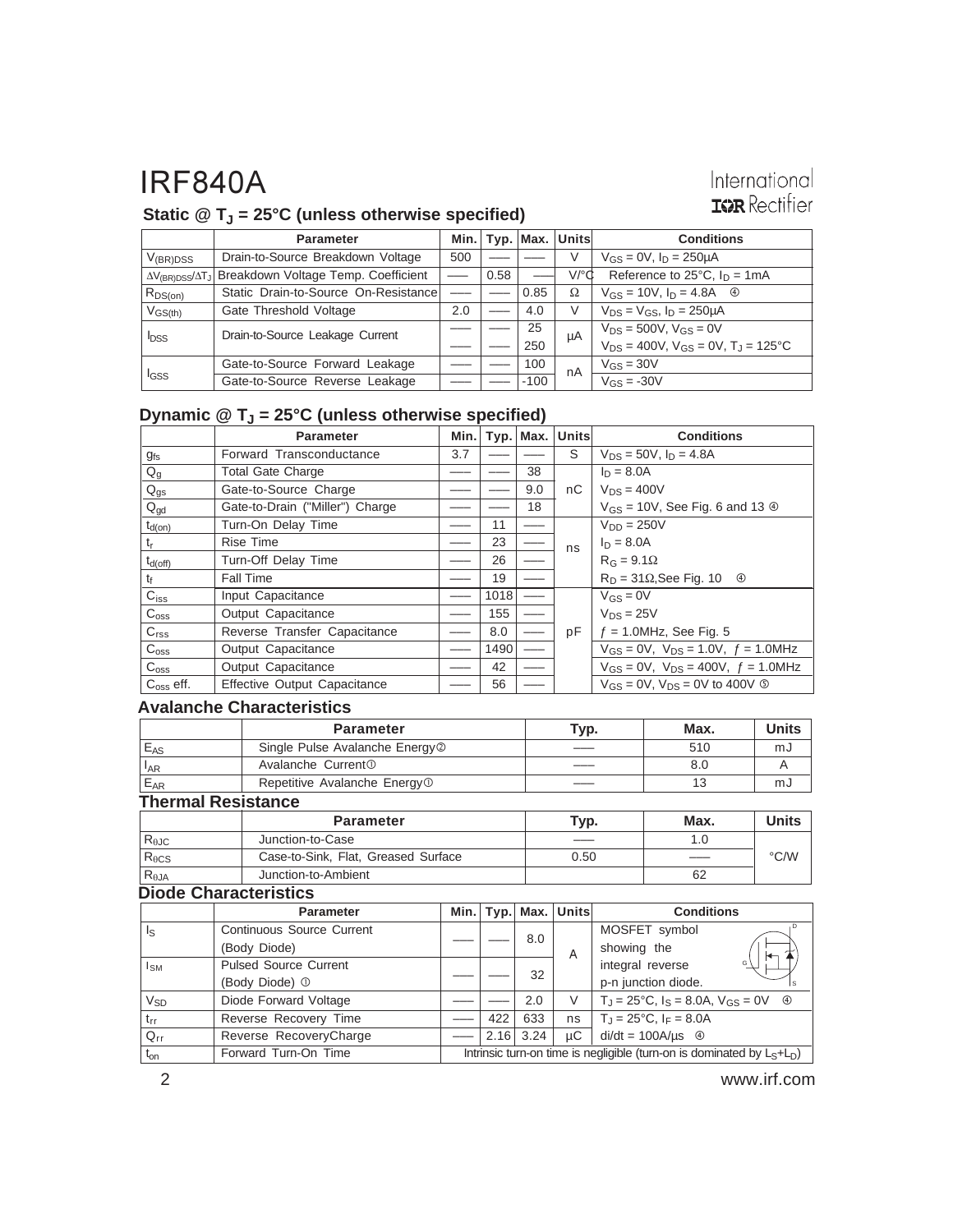### International **ISPR** Rectifier



**Fig 1.** Typical Output Characteristics **Fi** 



g 2. Typical Output Characteristics



Fig 3. Typical Transfer Characteristics



Fig 4. Normalized On-Resistance Vs. Temperature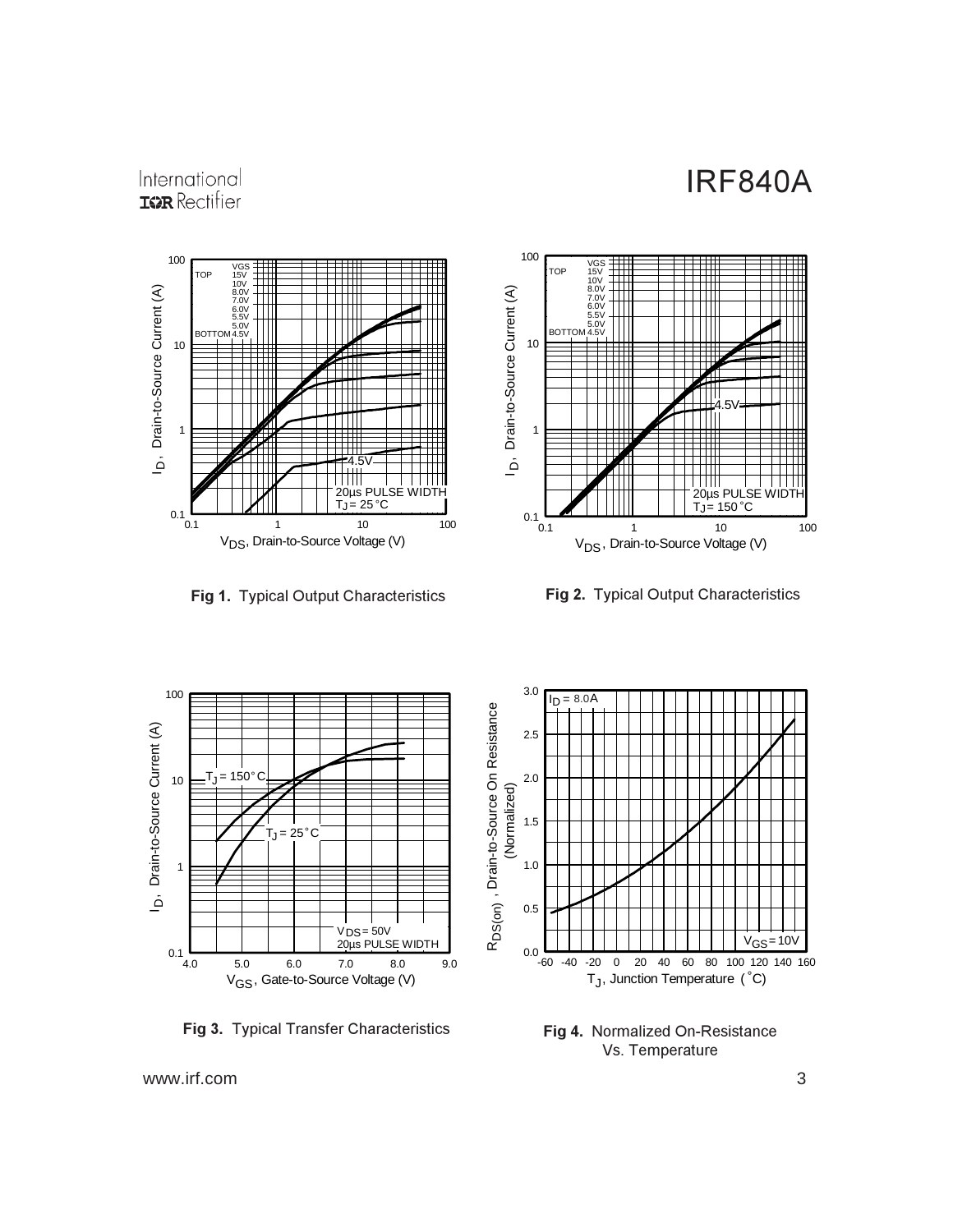International **IGR** Rectifier



Fig 8. Maximum Safe Operating Area

4 www.irf.com

Fig 7. Typical Source-Drain Diode Forward Voltage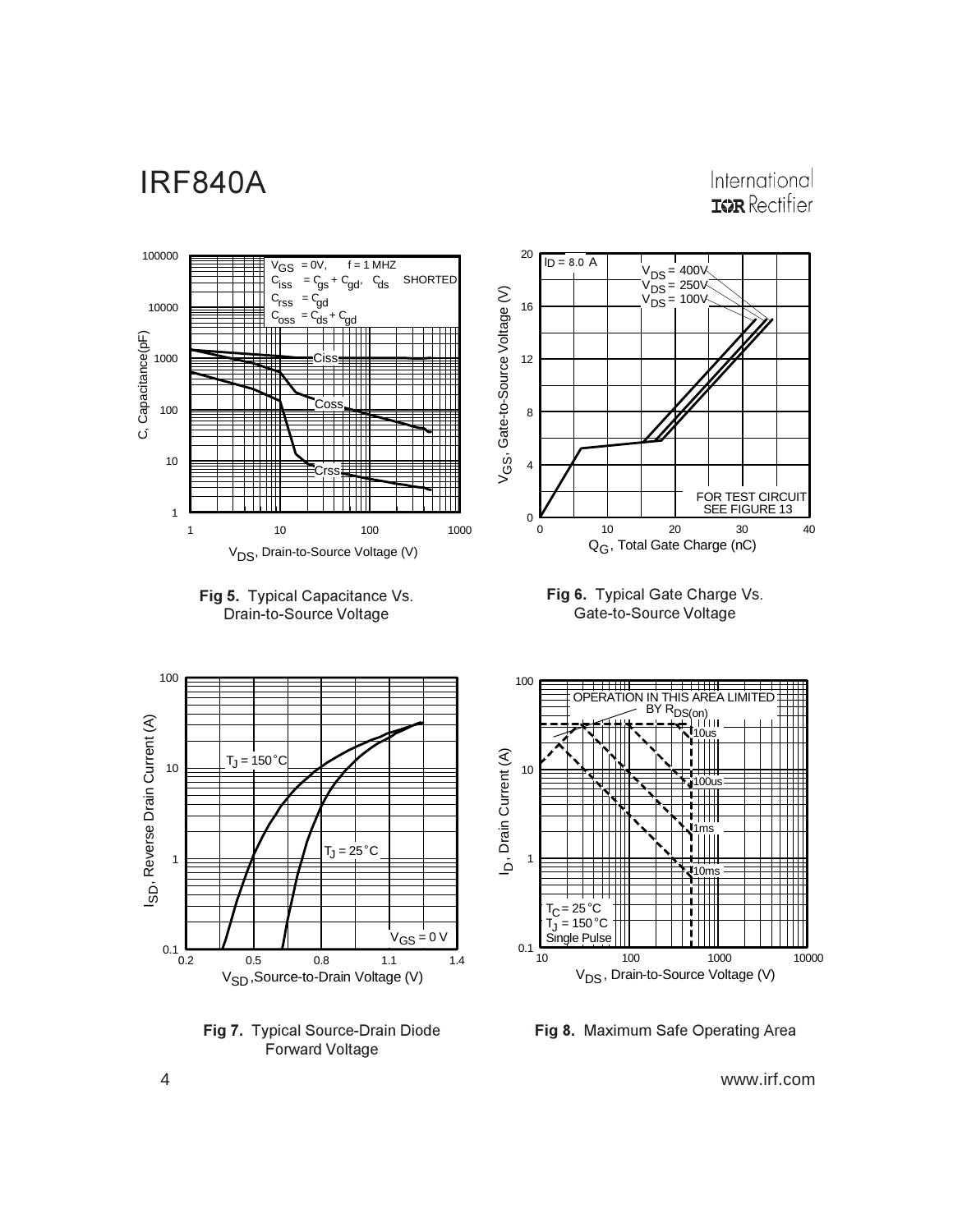### International **ISPR** Rectifier







Fig 10a. Switching Time Test Circuit



Fig 10b. Switching Time Waveforms



Fig 11. Maximum Effective Transient Thermal Impedance, Junction-to-Case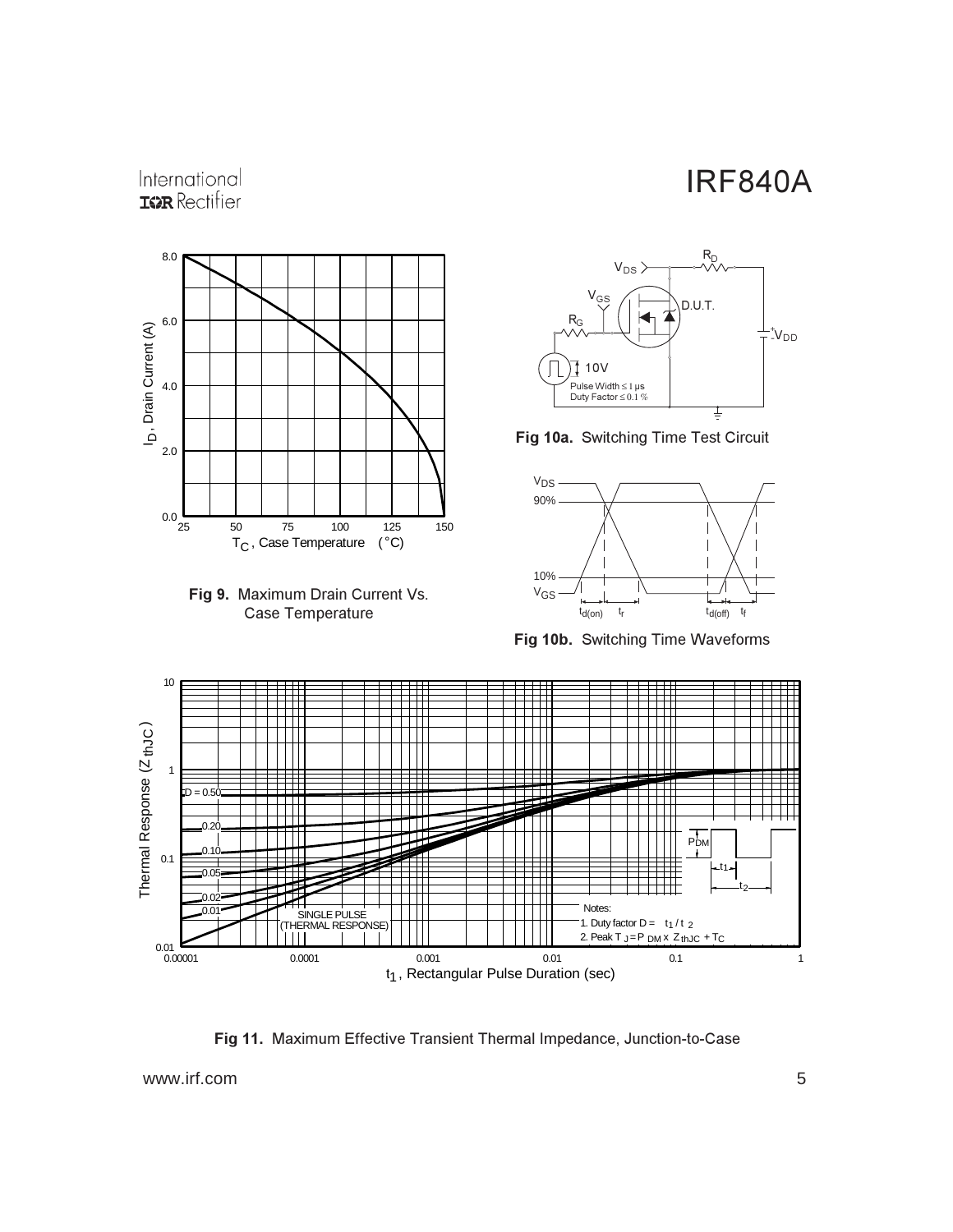International **IGR** Rectifier









**Fig 13a.** Basic Gate Charge Waveform



**Fig 13b.** Gate Charge Test Circuit







**Fig 12d.** Typical Drain-to-Source Voltage Vs. Avalanche Current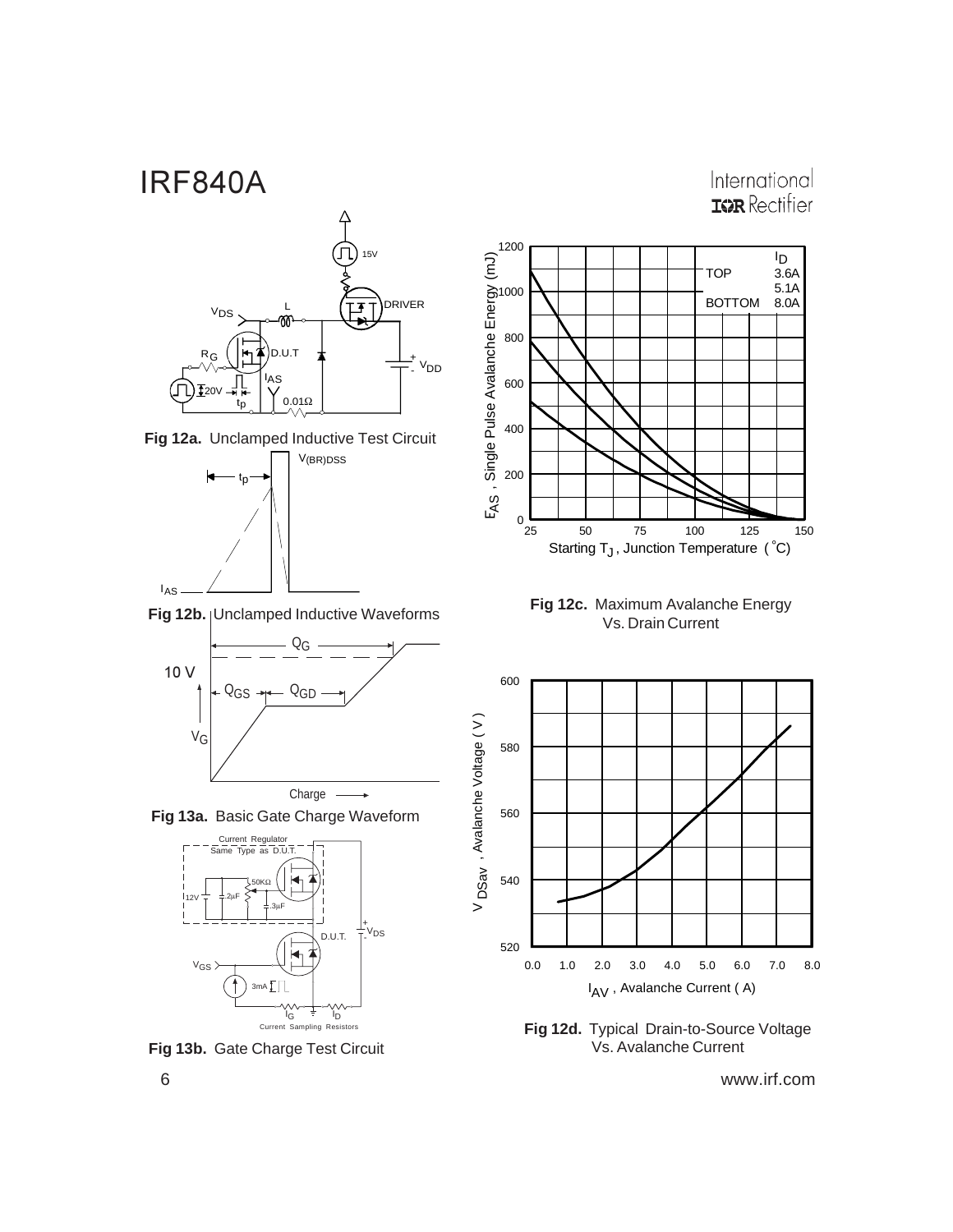

### **Peak Diode Recovery dv/dt Test Circuit**

\*  $V_{GS}$  = 5V for Logic Level Devices

Fig 14. For N-Channel HEXFETS